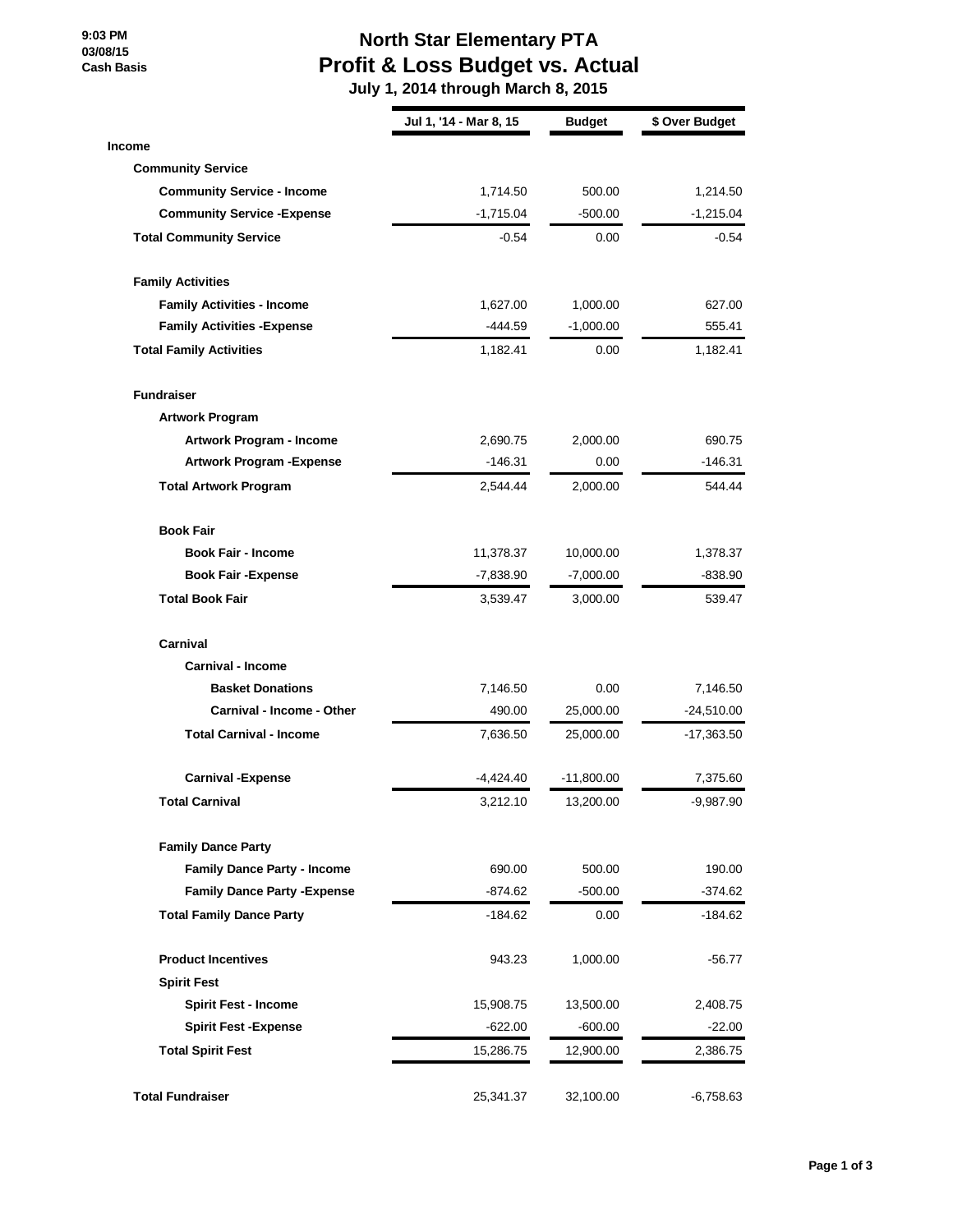## **9:03 PM 03/08/15 Cash Basis**

## **North Star Elementary PTA Profit & Loss Budget vs. Actual**

 **July 1, 2014 through March 8, 2015**

|                                      | Jul 1, '14 - Mar 8, 15 | <b>Budget</b> | \$ Over Budget |
|--------------------------------------|------------------------|---------------|----------------|
|                                      |                        |               |                |
| <b>Interest Income</b><br>Membership | 7.61                   | 7.00          | 0.61           |
| <b>Membership - Income</b>           | 2,465.00               | 2,800.00      | $-335.00$      |
| <b>Membership - Expense</b>          | $-1,275.00$            | $-1,500.00$   | 225.00         |
| <b>Total Membership</b>              | 1,190.00               | 1,300.00      | $-110.00$      |
|                                      |                        |               |                |
| <b>Spirit Wear</b>                   |                        |               |                |
| <b>Spirit Wear - Income</b>          | 6,644.00               | 8,000.00      | $-1,356.00$    |
| <b>Spirit Wear - Expense</b>         | -4,842.22              | $-6,400.00$   | 1,557.78       |
| <b>Total Spirit Wear</b>             | 1,801.78               | 1,600.00      | 201.78         |
| <b>Staff Appreciation</b>            |                        |               |                |
| <b>Staff Appreciation - Income</b>   | 783.00                 | 750.00        | 33.00          |
| <b>Staff Appreciation - Expense</b>  | $-976.71$              | $-2,250.00$   | 1,273.29       |
| <b>Total Staff Appreciation</b>      | $-193.71$              | $-1,500.00$   | 1,306.29       |
| Yearbook                             |                        |               |                |
| Yearbook - Income                    | 25.00                  | 8,550.00      | $-8,525.00$    |
| Yearbook - Expense                   | 0.00                   | $-7,500.00$   | 7,500.00       |
| <b>Total Yearbook</b>                | 25.00                  | 1,050.00      | $-1,025.00$    |
| <b>Total Income</b>                  | 29,353.92              | 34,557.00     | $-5,203.08$    |
| <b>Expense</b>                       |                        |               |                |
| <b>Academic Competition</b>          |                        |               |                |
| <b>Math Olympiad</b>                 | 109.00                 | 109.00        | 0.00           |
| <b>National Geography Bee</b>        | 100.00                 | 100.00        | 0.00           |
| <b>Spelling Bee</b>                  | 130.00                 | 130.00        | 0.00           |
| <b>Stock Market</b>                  | 0.00                   | 175.00        | $-175.00$      |
| <b>Total Academic Competition</b>    | 339.00                 | 514.00        | $-175.00$      |
| <b>Charitable Assistance</b>         | 326.00                 | 500.00        | $-174.00$      |
| <b>Copy/Printing</b>                 | 259.12                 | 500.00        | $-240.88$      |
| <b>Family Fitness</b>                | 0.00                   | 50.00         | $-50.00$       |
| <b>Field Day</b>                     | 0.00                   | 375.00        | $-375.00$      |
| <b>Fifth Grade Activities</b>        | 0.00                   | 1,200.00      | $-1,200.00$    |
| <b>Garden Committee</b>              | 540.14                 | 500.00        | 40.14          |
| <b>Health and Wellness</b>           | 0.00                   | 200.00        | $-200.00$      |
| <b>Instructional Support</b>         | 707.75                 | 2,000.00      | $-1,292.25$    |
| <b>Insurance</b>                     | 179.00                 | 190.00        | $-11.00$       |
| <b>Post Office</b>                   | 82.60                  | 100.00        | $-17.40$       |